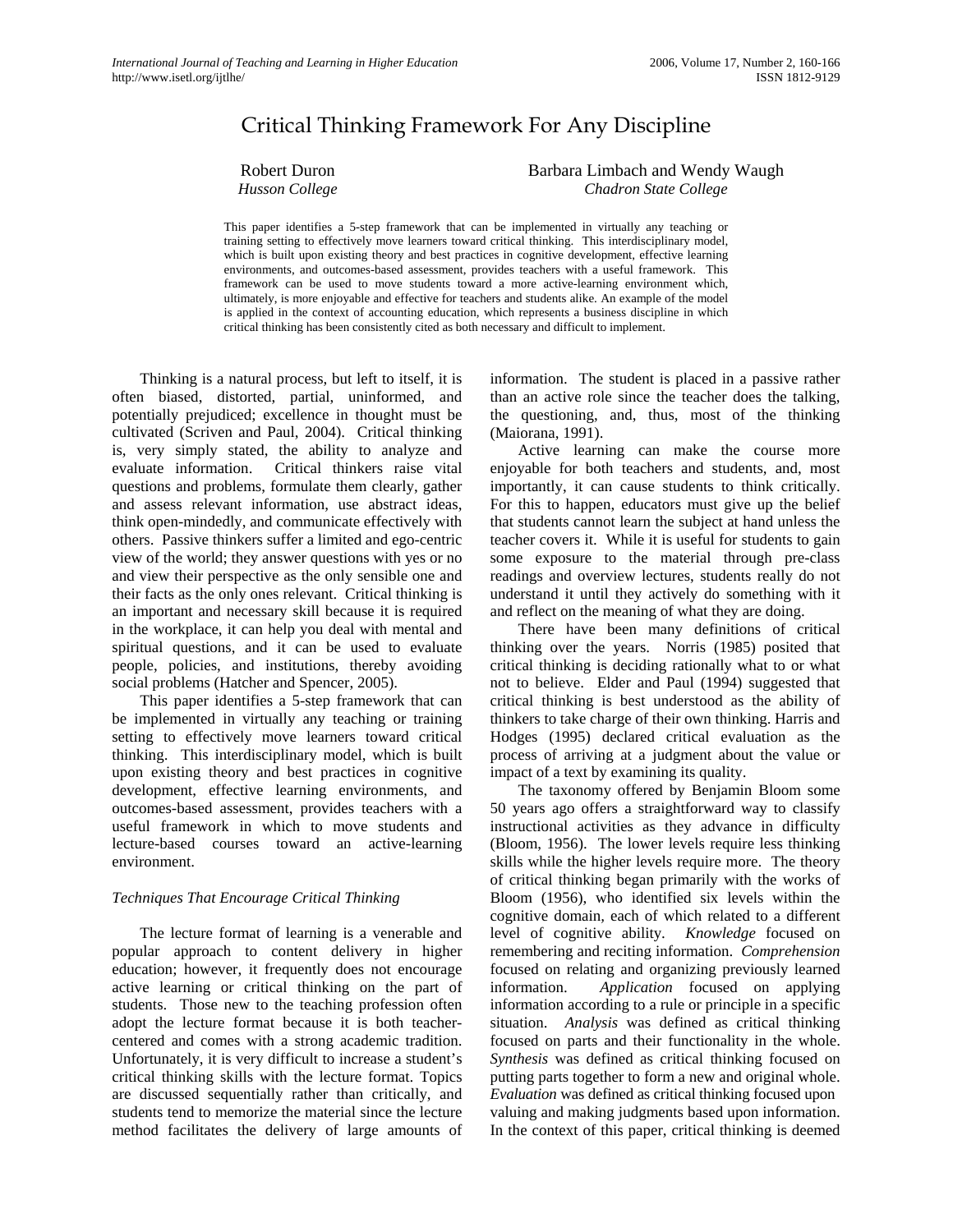to take place when students are required to perform in the *Analysis, Synthesis,* and *Evaluation* levels of Bloom's taxonomy.

 To provide the greatest benefit to students, teachers should provide many opportunities for students to engage in the upper levels of Bloom's taxonomy where critical thinking takes place. While most teachers believe that developing critical thinking in their students is of primary importance (Albrecht & Sack, 2000), few have an idea exactly what it is, how it should be taught, or how it should be assessed (Paul, Elder, & Batell, 1997). The following model (Figure 1) is a 5-step framework that can be implemented in any classroom or training setting to help students gain critical thinking skills.

## *5-Step Model to Move Students Toward Critical Thinking*

*Step 1. Determine learning objectives.*  Considering the importance of a course, its placement in a program of study, and its role in providing a base of knowledge to be built upon by other courses, a teacher should first identify the key learning objectives that define what behaviors students should exhibit when they exit the class. To make critical thinking happen, these learning objectives, as well as the activities and assessments, must include those tied to the higher levels of Bloom's (1956) taxonomy.

 A well-written objective should include a behavior that is appropriate for the chosen level of the taxonomy. Bloom's *Knowledge* level requires an answer that demonstrates simple recall of facts. Questions at this level could ask students to answer who and what and to describe, state, and list. *Comprehension* requires an answer that demonstrates an understanding of the information. Questions at this level might ask students to summarize, explain, paraphrase, compare, and contrast. *Application* requires an answer that demonstrates an ability to use information, concepts and theories in new situations. Questions at this level may ask students to apply, construct, solve, discover, and show. *Analysis* requires an answer that demonstrates an ability to see patterns and classify information, concepts, and theories into component parts. Questions at this level could ask students to examine, classify, categorize, differentiate, and analyze. *Synthesis* requires an answer that demonstrates an ability to relate knowledge from several areas to create new or original work. Questions at this level might ask students to combine, construct, create, role-play, and suppose. Finally, *Evaluation* requires an answer that demonstrates ability to judge evidence based on

FIGURE 1 5-Step Model to Move Students toward Critical Thinking

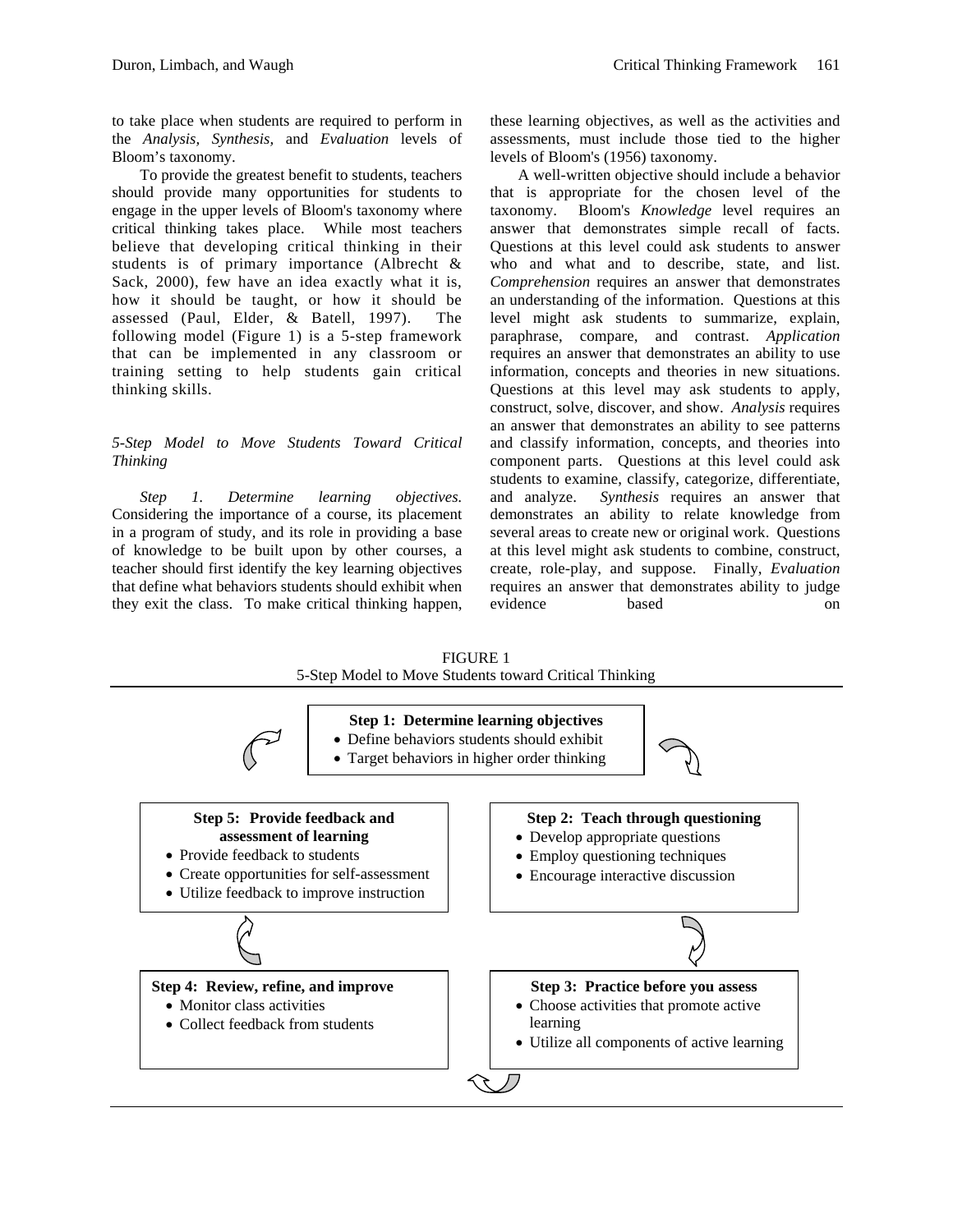reasoned argument. Questions at this level may ask students to assess, criticize, recommend, predict, and evaluate.

 Thus, a well-written lesson plan should target a specific behavior, introduce and allow for practice of the desired behavior, and end with the learner exhibition of the behavioral response. The development of well-written questions will greatly accelerate a learner's movement into critical thinking.

Consider computer security as an example. Say that the objective is: "Students will be able to classify common security threats by category." The verb *classify* is a behavior typically identified with the *Analysis* level of Bloom's taxonomy. The three categories (natural disasters, employee errors, crime) would be presented to the students using questions to enhance the students' understanding. These questions could include (a) "What natural disasters are common in the area in which you currently live?" (b) "Are employee errors intentional acts?" and (c) "What computer crimes or acts of fraud have you read about in the past two months?" Once an understanding of the basic categories has been established, the students are placed in groups and assigned a business. Students will then be asked to identify at least three security threats from each category for that business to be shared in discussion with the entire class. Finally, students are asked individually to classify security threats by category for a business on the exam.

*Step 2: Teach through questioning.* Questioning is a vital part of the teaching and learning process. It allows the teacher to establish what is already known and then to extend beyond that to develop new ideas and understandings. Questions can be used to stimulate interaction between teacher and learner and to challenge the learner to defend his or her position, (i.e., to think critically). Clasen and Bonk (1990) posited that although there are many strategies that can impact student thinking, it is teacher questions that have the greatest impact. He went on to indicate that the level of student thinking is directly proportional to the level of questions asked. When teachers plan, they must consider the purpose of each question and then develop the appropriate level and type of question to accomplish the purpose. All students need experience with higher level questioning once they become familiar with a concept. Thoughtful preparation on the part of the teacher is essential in providing that experience.

 Questioning techniques can be used to foster the thinking ability of students. Questions can be categorized in a number of different ways. One simple method is to use the general categories of convergent and divergent questions. Convergent questions seek one or more very specific correct answers, while divergent questions seek a wide variety of correct answers. Convergent questions apply to Bloom's lower levels of *Knowledge, Comprehension*, and *Application* and may include questions like "Define nutrition,"

"Explain the concept of investing," and "Solve for the value of X." Divergent questions apply to Bloom's higher levels of *Analysis, Synthesis*, and *Evaluation*; are generally open-ended; and foster student-centered discussion, thereby encouraging critical thinking. For example, "Describe the qualities that make a person successful," "Create an office design to facilitate group interaction," and "Describe how sun spots might affect tree growth" are all divergent questions.

To most effectively encourage student participation, teachers must become highly skilled questioners. This is understandably difficult and takes commitment. According to Teaching Strategies (2003), the crucial elements of a skilled questioner are that they: pose brief and concise questions, are prepared to rephrase questions, are prepared to draw further responses from participants, use a variety of techniques, redirect questions/responses, provide feedback and reinforcement without repeating answers, and spread questions around the class.

 Elder and Paul (1997) proposed that the art of questioning is essential to the art of learning and that, to the extent that if they fail to ask genuine questions and seek answers to those questions, students are not likely taking the content seriously. Students learn math by asking questions about math, students learn history by asking questions about history, and students learn business by asking questions about business. Teachers can and should use questioning techniques to inspire critical thinking in the classroom.

*Step 3: Practice before you assess.* In the past decade, a major shift has taken place in education; that shift is toward active learning. Teachers that have used this approach generally find that the students learn more and that the courses are more enjoyable. Bonwell and Eison (1991) described active learning as involving the students in activities that cause them to think about what they are doing. Fink (2003) indicated that the concept of active learning supports research which shows that students learn more and retain knowledge longer if they acquire it in an active rather than passive manner. To make learning more active, we need to learn how to enhance the overall learning experience by adding some kind of experiential learning and opportunities for reflective dialog.

 According to Fink (2003), there are two guiding principles that should be considered when choosing learning activities. First, activities should be chosen from each of the following three components of active learning: *Information and Ideas, Experience,* and *Reflective Dialog*. *Information and Ideas* include primary and secondary sources accessed in class, outside class, or online; *Experienc*e includes doing, observing, and simulations; *Reflective dialog* includes papers, portfolios, and journaling. Second, whenever possible, direct kinds of learning activities should be used. Examples of direct activities include doing in an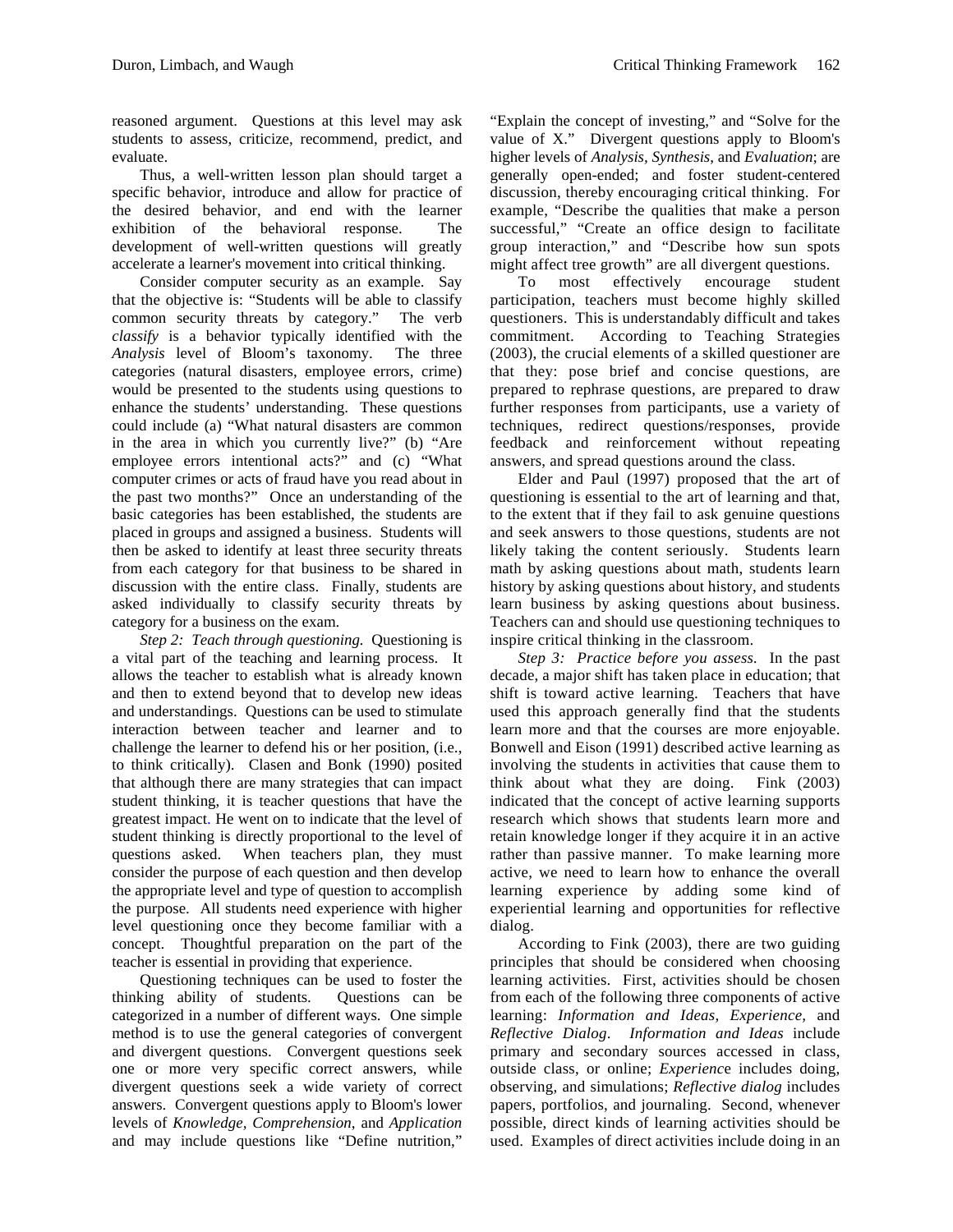authentic setting, direct observation of a phenomenon, reflective thinking, service learning, journaling, and dialog in or outside of class.

One very important ingredient of active learning is in-depth reflective dialog. This provides students with the opportunity to reflect on the meaning of their learning experience. One can reflect with oneself, as in a journal, or with others, as in a class discussion. According to Fink (2003), in reflective writing, students should address the following questions: What am I learning? What is the value of what I am learning? How am I learning? What else do I need to learn?

 When teachers think about what should happen in a course, it is important to consider the kinds of active learning that can encourage critical thinking. To enhance the overall learning experience and to create a complete set of learning activities, it is necessary to enlarge the view of active learning to include getting information and ideas, experience, reflection, and, when possible, direct experience.

*Step 4: Review, refine, and improve.* Teachers should strive to continually refine their courses to ensure that their instructional techniques are in fact helping students develop critical thinking skills. To accomplish this, teachers should monitor the classroom activities very closely. To track student participation, a teaching diary can be kept that identifies the students that participated, describes the main class activities, and provides an assessment of their success. Other reflective comments can also be tracked in this journal and can be very useful when revising or updating instructional activities.

Student feedback is also an important tool to be used in the improvement of a course. Angelo and Cross (1993) suggested numerous methods for collecting key information related to student learning and response to instructional techniques. One such method, the 2 minute paper, asks students to identify the most important point learned. Teachers can review the comments and use them in future classes to emphasize issues identified. Chain notes can be implemented with an envelope bearing a key question on it that students respond to by placing their answers in the envelope. Discussing the patterns of responses with the students can lead to better teaching and learning. Memory matrixes are also useful in the collection of student feedback; students are asked to fill in two-dimensional cells with labels related to a concept. For example, labels may correspond to different periods of history and students would be asked to classify events. The teacher can look for patterns among the incorrect responses and decide what might be the cause(s). These types of activities can also have positive benefits for the students. Students will become better monitors of their own learning. Students may find they need to alter study skills to improve their success in the course. Students will witness, firsthand, that the teacher cares about their learning.

*Step 5: Provide feedback and assessment of learning.* Teacher feedback, like assessment, compares criteria and standards to student performance in an effort to evaluate the quality of work. However, the purpose of feedback is to enhance the quality of student learning and performance, rather than to grade the performance, and, importantly, it has the potential to help students learn how to assess their own performance in the future. Feedback allows the teacher and student(s) to engage in dialogue about what distinguishes successful performance from unsuccessful performance as they discuss criteria and standards (Fink, 2003).

 Teachers should provide good feedback to their students through frequent opportunities to practice whatever they are expected to do at assessment time. Teachers should spend ample time helping students to understand what the criteria and standards are and what they mean. Student peers may also provide feedback and evaluation. Each of these techniques help students learn to distinguish between satisfactory and unsatisfactory performance.

 When providing feedback, teachers should be both thoughtful and purposeful. According to Wlodkowski and Ginsberg (1995), teachers should provide feedback that is informational rather than controlling, based on agreed-upon standards, specific and constructive, quantitative, prompt, frequent, positive, personal, and differential (i.e., indicating personal improvement since the last performance).

 Finally, it is important to note the importance of assessment to the 5-step model itself. Information gleaned from student feedback and assessment provides an immediate and significant source of information to the teacher with respect to which objectives were met, the effectiveness of specific learning activities, things to start or stop doing, effectiveness of feedback on standards, etc. This information should be used to continually improve courses and can in turn become a valuable part of a department or discipline's outcomesbased assessment efforts.

## *Illustrative Example*

 In an effort to illustrate the application of this framework, the topic of financial statement analysis in an introductory financial accounting course will be utilized. The need for fundamental change in accounting education has been well documented for most of the past two decades (Accounting Education Change Commission, 1990; Albrecht & Sack, 2000; Doney & Lephardt, 1993). In particular, the ability to think critically, reason in a variety of ways, and solve unstructured problems has been cited consistently as a necessary quality in business graduates in general and accounting students in particular (Springer & Borthick, 2004). Accounting education has been criticized for spending too much time solving well-structured,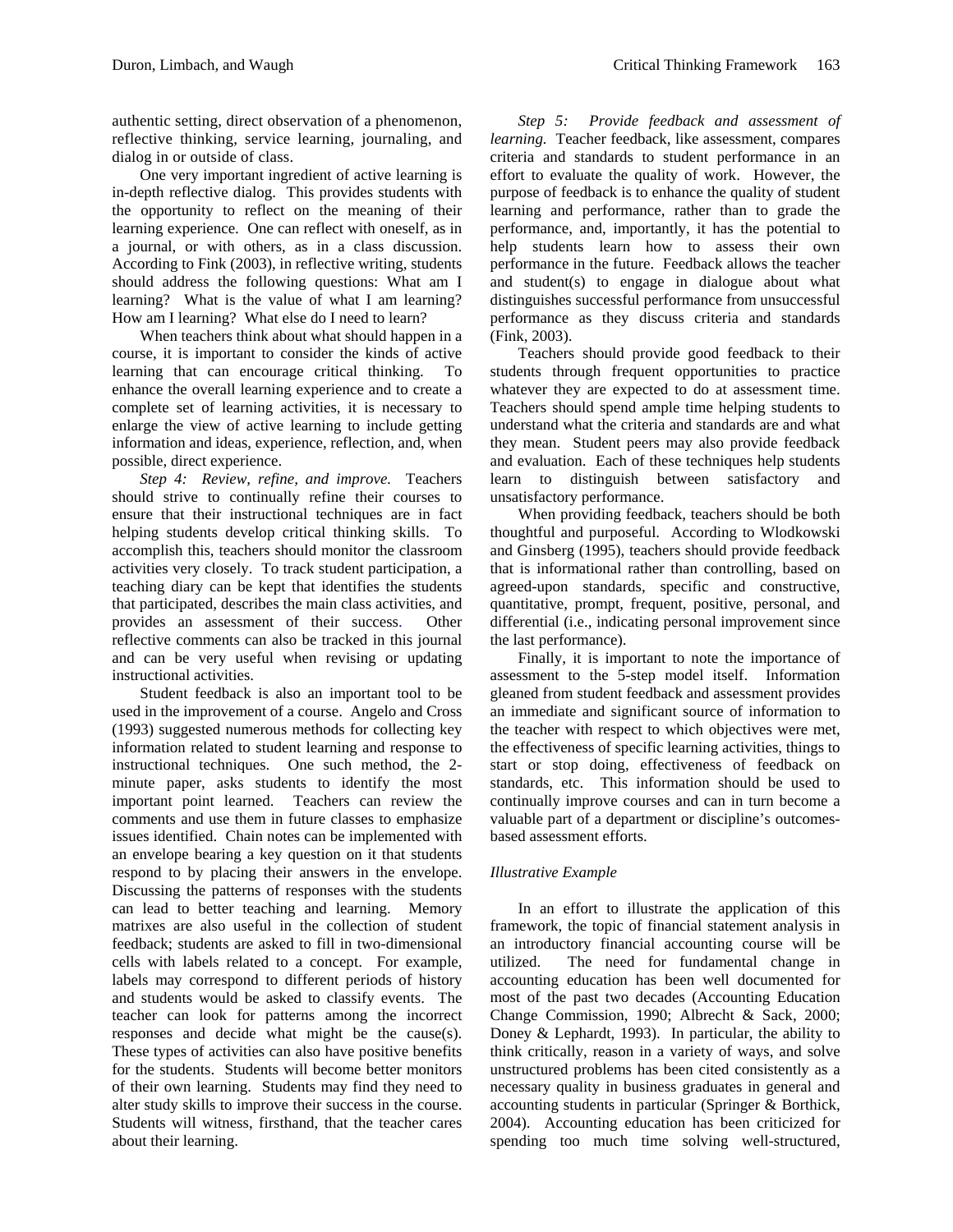deterministic problems, placing excessive emphasis on memorization, being reluctant to develop creative types of learning experiences, and focusing excessively on content at the expense of skills development (Albrecht & Sack, 2000; Doney & Lephardt, 1993). The model presented in this paper seems to provide an appropriate and useful framework from which to address many, if not all, of these concerns.

 Basic financial statement analysis is a skill taught in most introductory financial accounting courses. It represents a good example of a skill that is built upon in other business courses (i.e., finance, business strategy) and is also likely to be utilized by most business professionals. The first step in the model (Determine Learning Objectives) involves the determination of behaviors students should exhibit appropriate to the various levels of Bloom's taxonomy as shown in Table 1.

Note that the development of these objectives not only provides for increasingly higher levels of learning (those which demonstrate critical thinking), but also provides a basis for developing appropriate questions, designing specific learning activities, and giving feedback on and assessing student learning outcomes.

The next critical step in the model (Teach through Questioning) is to develop questions (based upon the learning objectives identified above) and prepare to employ appropriate questioning techniques that help foster an active learning environment. In this context, the use of both focused and open discussion formats is recommended. Convergent questions are utilized to assist students in mastering the basic financial analysis concepts (i.e., knowledge, comprehension, and analysis), while divergent questions are proposed for the learning outcomes identified above which may include a variety of correct responses (i.e., analysis, synthesis, and evaluation). In accounting in particular, it may be necessary occasionally for the instructor to digress to the lecture format to explain difficult

concepts or computational nuances. Nonetheless, a concerted effort should be made to keep the students actively and equally engaged.

 In implementing Step 3 of the model (Practice before You Assess), working through the objectives and questions can be accomplished using a variety of activities. For this particular topic, students might be given a reading assignment and then administered a short reading quiz at the beginning of class to provide both practice and feedback on the knowledge and comprehension aspects of the topic. Once the teacher is reasonably sure that the students are able to perform the analysis and compute the ratios correctly, students may be placed in teams to perform the actual analysis of the statements. For higher levels of learning, the guidelines of Fink (2003) can and should be followed. For example, students might be asked to utilize information from real companies by accessing financial statements online and then using the data to compute ratios either in groups or individually in a real world application. Students may be asked to critique the analysis, synthesis, or evaluation of others. At the conclusion of class or the learning unit, a useful exercise in this setting is that of a reflective journaling activity. For example, students might be asked to reflect in writing upon "how what I learned will be of use to me in my chosen profession." In addition to encouraging students to reflect upon what they have actually learned, this type of activity also helps make the material personally and/or professionally relevant.

Obviously, the teacher will need to continually monitor, reflect upon, and refine the activities in an effort to adapt each topic and group of students using the techniques outlined in Step 4 (Review, Refine, and Improve) of the model. A particular problem frequently encountered in accounting classes is that of the free rider effect, in which one or more strong students tend to do the bulk of the quantitative analysis to the benefit of the other members of the group. This situation can be mitigated by making expectations clear

| A Bampic of Learning Objectives for a Financial Blatement Analysis |                                                                                                                                                                                                                                                                                                                         |
|--------------------------------------------------------------------|-------------------------------------------------------------------------------------------------------------------------------------------------------------------------------------------------------------------------------------------------------------------------------------------------------------------------|
| Level                                                              | <b>Objectives</b>                                                                                                                                                                                                                                                                                                       |
| Knowledge                                                          | Identify two basic approaches to financial statement analysis                                                                                                                                                                                                                                                           |
| Comprehension                                                      | Compare and contrast horizontal and vertical financial analysis.                                                                                                                                                                                                                                                        |
| Application                                                        | Perform a ratio analysis of a company for the most recent fiscal year.                                                                                                                                                                                                                                                  |
| Analysis                                                           | Compare the financial ratios of a company to industry averages and give possible reasons for any significant<br>variances.                                                                                                                                                                                              |
| Synthesis                                                          | Based upon financial analysis, identify several actions a company might take to improve its operating results.                                                                                                                                                                                                          |
| Evaluation                                                         | In the role of a potential lender, prepare a memorandum to your supervisor assessing the overall liquidity and<br>solvency of a prospective borrower, your recommendation to extend or deny credit, and any significant<br>assumptions made or limitations of the data you utilized in formulating your recommendation. |

TABLE 1 A Sample of Learning Objectives for a Financial Statement Analysis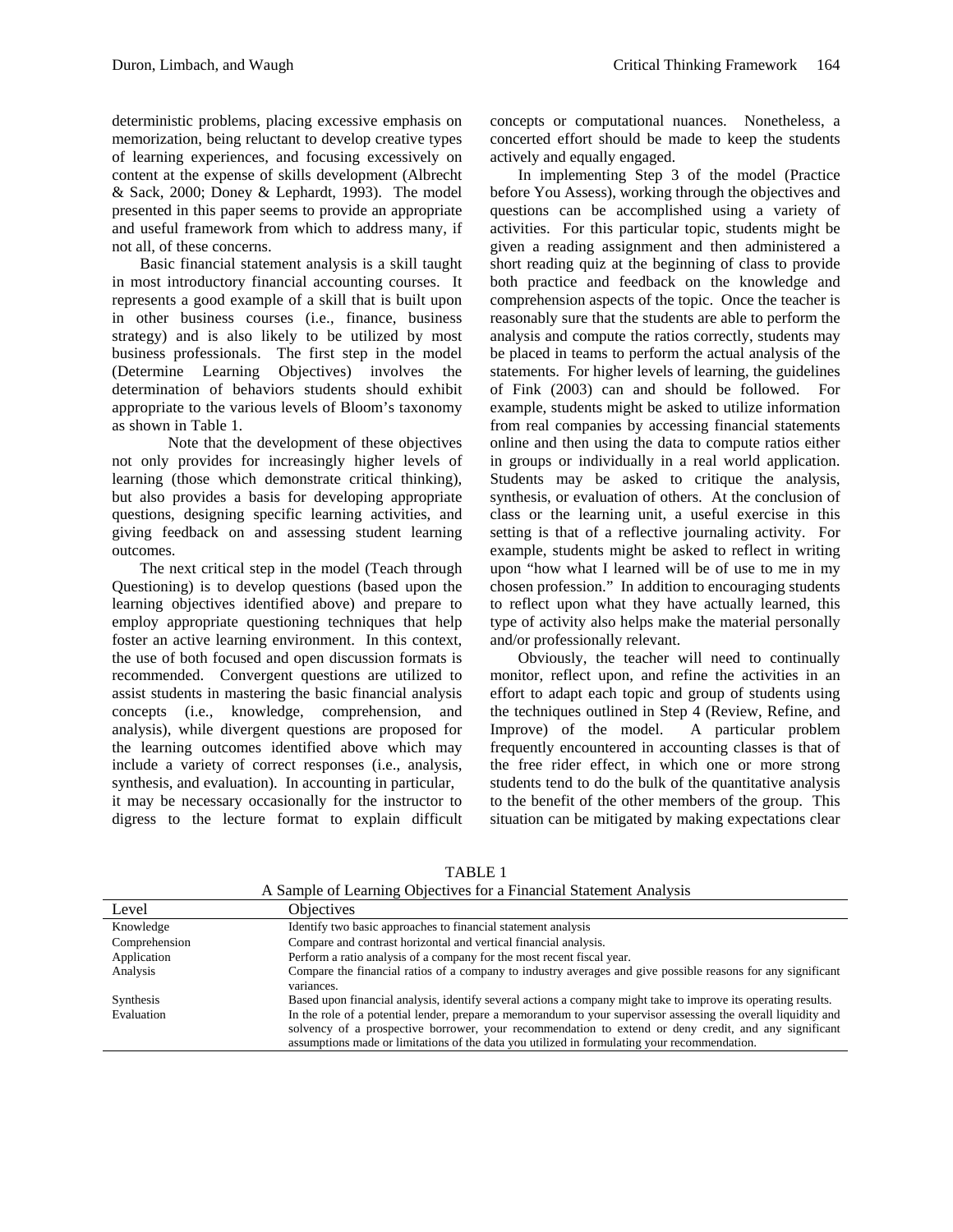and holding all group members accountable for the work. For example, the teacher may require all students to prepare a solution and then randomly select one solution for grading for the entire group and/or presentation by the entire group.

 Feedback and assessment of learning are provided by the teacher in the final step of the model. In this setting, feedback is relatively straight-forward with respect to the learning objectives in the lower levels of the taxonomy since accounting, by its nature, often affords the student to come up with a right or wrong answer. As was previously discussed, however, this quality of accounting education also has a tendency to produce professionals who have little tolerance for ambiguity or unstructured problem solving. It is in this area, which represents the higher levels of the taxonomy (and, thus, critical thinking) where the model can make a substantial contribution to the quality of student learning. At the same time, teachers will have to make extra efforts to provide thoughtful and purposeful feedback. Examples of outstanding work from other students or groups represent one reasonably effective way to provide feedback on the learning outcomes and standards relating to the analysis, synthesis, and evaluation of information. Standards might also include ground rules for class or group participation and responsibility for assignments.

 Assessment of this topic would logically measure student performance on the objectives stated at the onset of the lesson at a level consistent with the standards articulated above. Teachers should not be afraid to ask ambiguous questions or those which require the student to identify missing or limited information, defend his or her position and recommendations, or question assumptions underlying the financial statements being analyzed. In this manner, teachers will be in the best position to assess whether or not critical thinking is indeed taking place.

This illustration has shown the applicability of the 5-step model developed in this paper to the specific context of teaching financial statement analysis in an introductory accounting course. The framework can be applied to most any discipline with appropriate modification of learning outcomes, discussion models, and activities.

## *Conclusion*

 It is important that teachers give thoughtful consideration to current instructional methods and to the personal beliefs that drive them prior to contemplating this particular approach to teaching. Implementing critical thinking through this framework clearly requires a commitment to active, studentcentered learning which, at least initially, may be somewhat unfamiliar and uncomfortable to both students and teachers.

Other potential roadblocks in the application of this framework can be overcome with some planning and creativity. Although there is little question that class size and time constraints may limit the frequency and duration of techniques that encourage critical thinking, it is still very possible to engage students in large groups.

Specific disciplines may also be construed as a limiting factor when considering techniques that encourage critical thinking. Despite the widely held belief that students need to do more than just listen to learn, a survey of professors in the United States found that lecturing is the mode of instruction for 89% of physical scientists and mathematicians (Chickering & Gamson, 1987). However, active/cooperative learning as a pedagogical approach to encouraging critical thinking can be very effectively used in conjunction with lectures. According to Bonwell and Eison (1991), "when using active learning students are engaged in more activities than just listening. They are involved in dialog, debate, writing, and problem solving," as well as higher-order thinking, such as analysis, synthesis, and evaluation. The encouragement of critical thinking can be accomplished in any content area by modification of lectures and the incorporation of simple active learning techniques.

While the use of the 5-step framework to help students learn critical thinking skills may necessitate a fundamental change in instructional technique from that of the traditional lecture-based format, such efforts will likely result in learning experiences which are both more enjoyable and valuable to students and teachers alike.

#### References

- Accounting Education Change Commission. (1990, Fall). Objectives of education for accountants: Position Statement Number One. *Issues in Accounting Education*, 307-312.
- Albrecht, W. S., & Sack, R. L. (2000). Accounting education: Charting the course through a perilous future. *Accounting Education Series No. 16.* Sarasota, FL: American Accounting Association.
- Angelo, T. A., & Cross, P. K. (1993). *Classroom assessment techniques* (2nd ed.). San Francisco: Jossey-Bass.
- Bloom, B. (1956). *A taxonomy of educational objectives. Handbook 1: Cognitive domain.* New York: McKay.
- Bonwell, C. C., & Eison, J. A. (1991). Active learning: Creating excitement in the classroom. *ASHE-ERIC Higher Education Report No. 1.* Washington, DC: George Washington University.